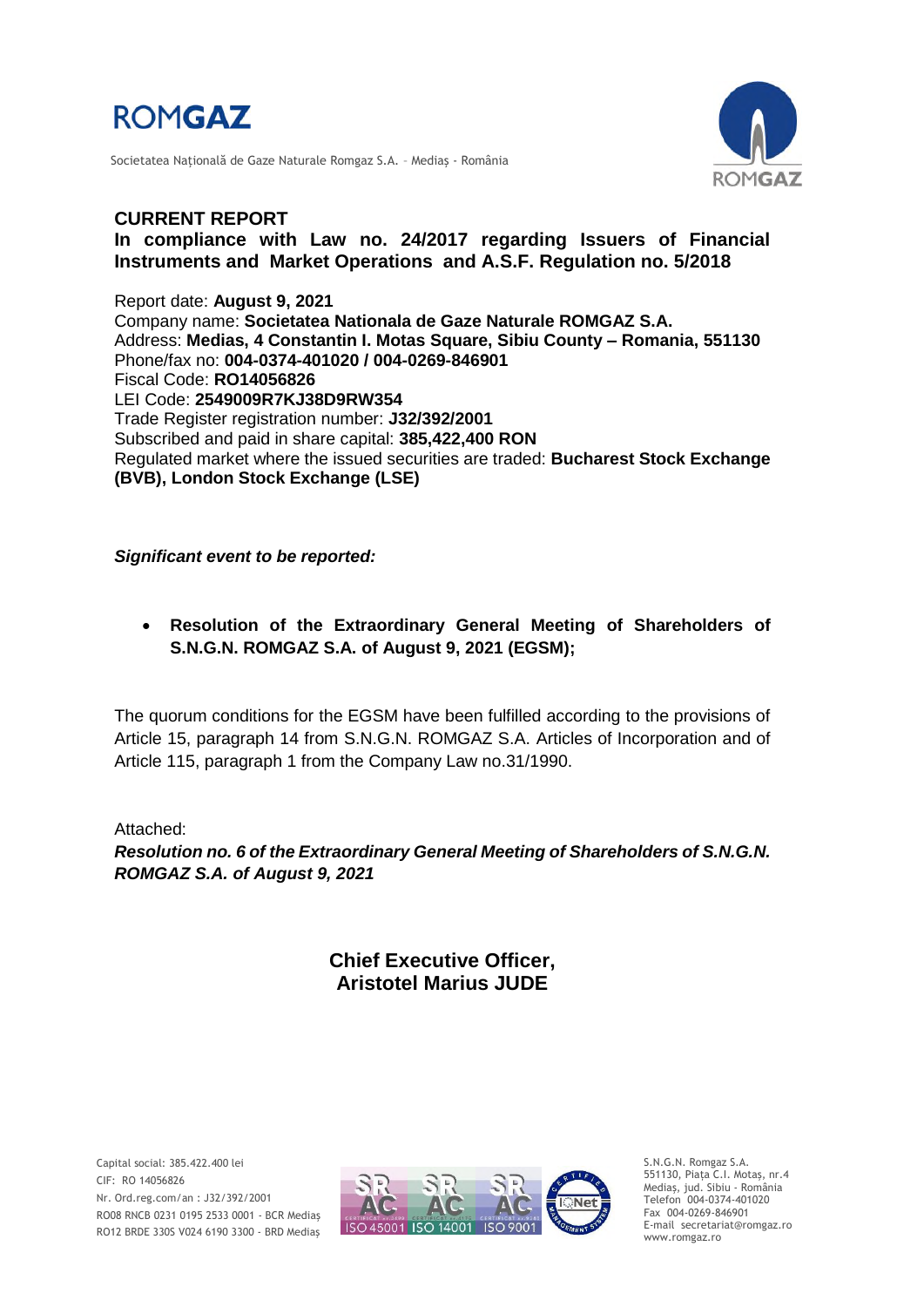

Societatea Naţională de Gaze Naturale Romgaz S.A. – Mediaş - România



# **RESOLUTION NO. 6/August 9, 2021**

### **of the Extraordinary General Meeting of Shareholders Societatea Nationala de Gaze Naturale "ROMGAZ" – S.A.**

# **Registered office: Medias, 4 Constantin Motas square, Sibiu County, Romania, registered with the Trade Register Office attached to Sibiu Law Court under no. J32/392/2001, fiscal code RO 14056826**

The Extraordinary General Meeting of Shareholders of Societatea Nationala de Gaze Naturale "ROMGAZ" – S.A joined in the meeting, at its first convening, of August 9, 2021, 1:00 pm (Romania time) at the S.N.G.N. ROMGAZ S.A. working point located in Bucharest, Sector 1, 59 Grigore Alexandrescu Street, 5th floor, issues the following:

# **R E S O L U T I O N**

### **Article 1**

Approves the change of M-I Petrogas Services România SRL registered office to the following address: Sergent Constantin Ghercu Street, No. 1A (former Orhideelor Street, No. 15C), The Bridge Building – Phase II – Building B, Floors 6 and 7, District 6, Bucharest, Romania.

*The resolution was approved with 323,245,055 votes representing 83.8677% from the sharecapital and 100% from the total votes validly casted.*

#### **Article 2**

Approves the amendment of M-I Petrogas Services România SRL Articles of Incorporation, as follows:

"3. Company Name and Headquarters

3.2. Company's headquarters is located on Sergent Constantin Ghercu Street, No. 1A (former Orhideelor Street, No. 15C), The Bridge Building – Phase II – Building B, Floors 6 and 7, District 6, Bucharest, Romania. The company's headquarters can be changed to any address in Romania by unanimous decision of the shareholders taken in a General Meeting".

*The resolution was approved with 323,245,055 votes representing 83.8677% from the sharecapital and 100% from the total votes validly casted*



S.N.G.N. Romgaz S.A. 551130, Piața C.I. Motaş, nr.4 Mediaş, jud. Sibiu - România Telefon: 004-0374 - 401020 Fax: 004-0269-846901 E-mail: secretariat@romgaz.ro www.romgaz.ro